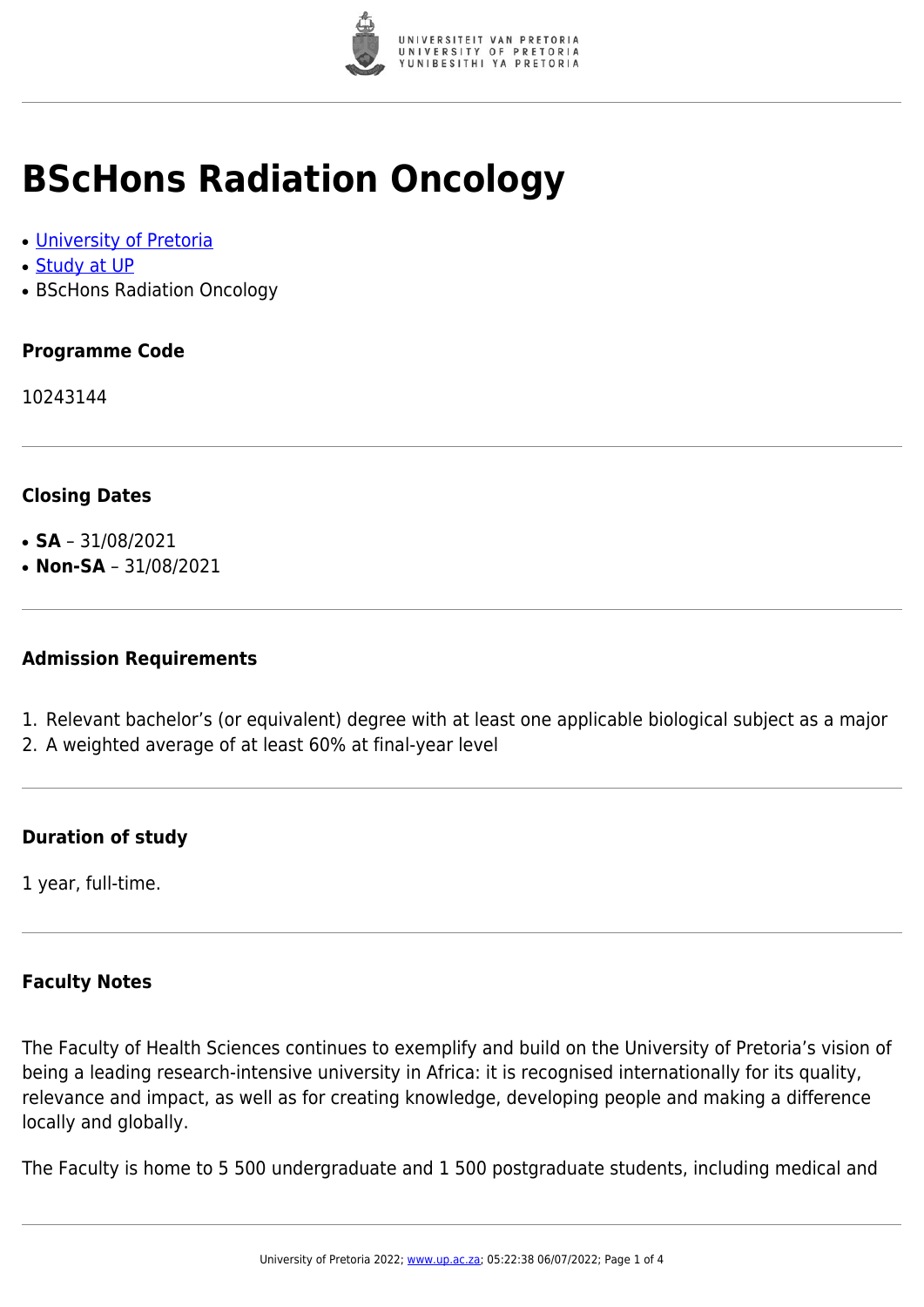

dental fellowship training in more than 40 disciplines.

The Faculty's research output has grown, in response to the need for research that is relevant to the improvement of health and health care and advancing medicine in South Africa, Africa and globally.

#### **Enquiries about the programme**

[Click Here](https://www.up.ac.za/postgraduate-students)



**How to apply**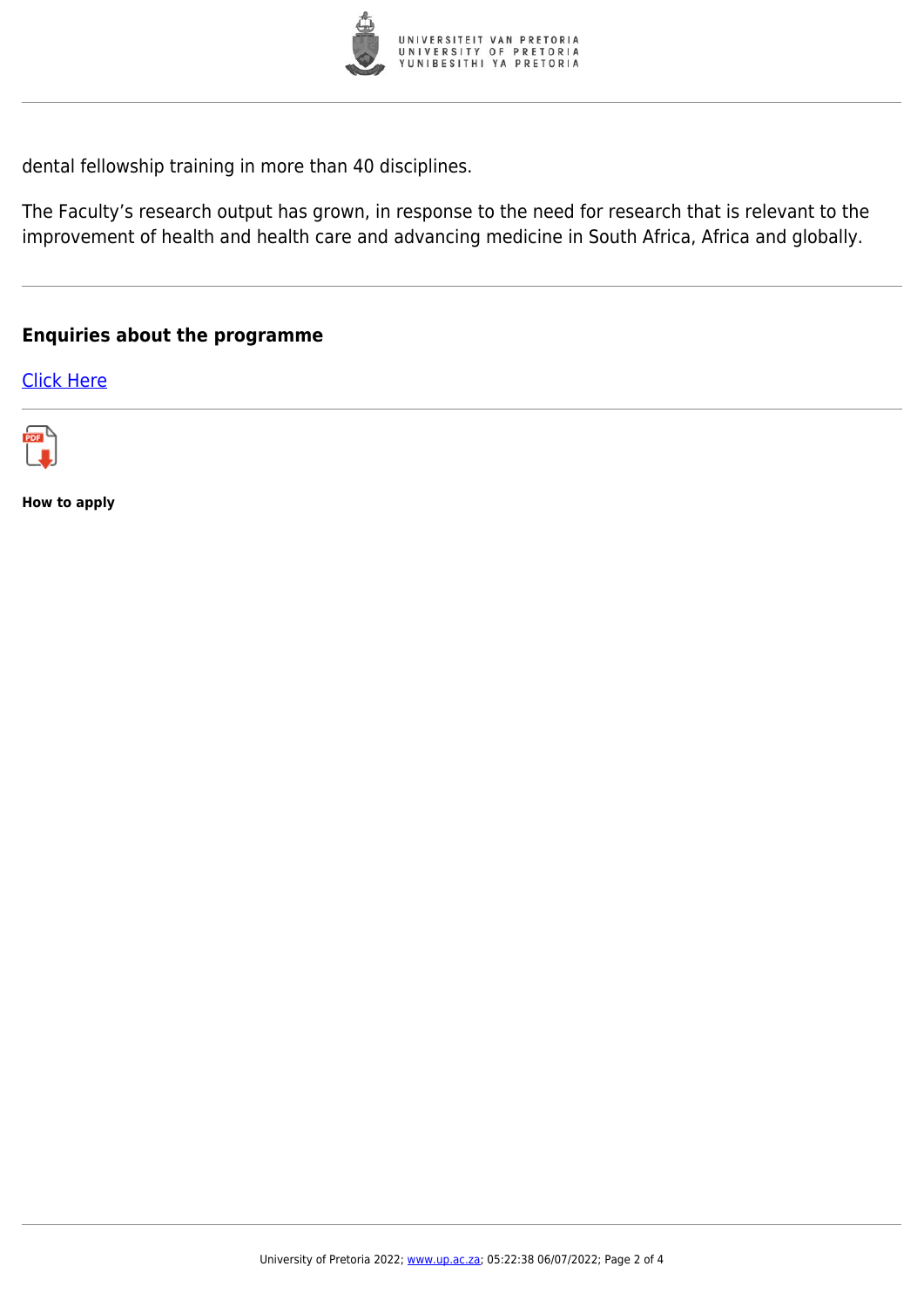



# **Online Application**